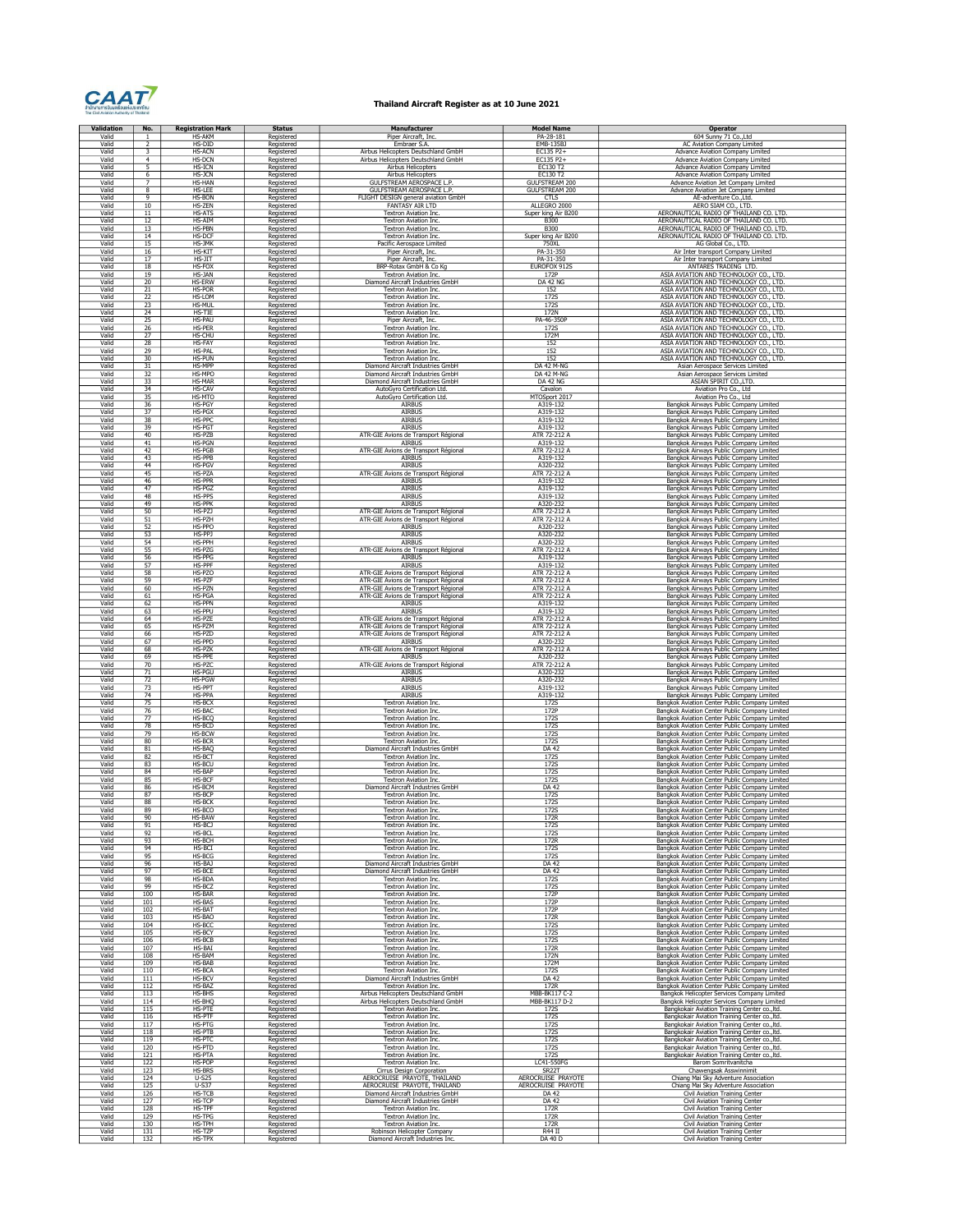| Valid          | 133               | HS-TPQ                  | Registered               | Diamond Aircraft Industries GmbH                                     | DA 42                               | Civil Aviation Training Center                                   |
|----------------|-------------------|-------------------------|--------------------------|----------------------------------------------------------------------|-------------------------------------|------------------------------------------------------------------|
| Valid          | 134               | <b>HS-TPR</b>           | Registered               | Diamond Aircraft Industries Inc.                                     | DA 40 D                             | Civil Aviation Training Center                                   |
| Valid          | 135               | HS-TPV                  | Registered               | Diamond Aircraft Industries Inc.                                     | DA 40 D                             | Civil Aviation Training Center                                   |
| Valid          | 136               | <b>HS-TVE</b>           | Registered               | Diamond Aircraft Industries Inc.                                     | DA 40                               | Civil Aviation Training Center                                   |
| Valid          | 137               | HS-TVD                  | Registered               | Diamond Aircraft Industries Inc.                                     | DA 40                               | Civil Aviation Training Center                                   |
| Valid          | 138               | HS-TZO                  | Registered               | Robinson Helicopter Company                                          | $R44$ II                            | Civil Aviation Training Center                                   |
| Valid          | 139               | HS-TVO                  | Registered               | Diamond Aircraft Industries Inc.                                     | DA 40                               | Civil Aviation Training Center                                   |
| Valid          | 140               | HS-TVA                  | Registered               | Diamond Aircraft Industries Inc.                                     | DA 40                               | Civil Aviation Training Center                                   |
| Valid<br>Valid | 141<br>142        | HS-TVB<br><b>HS-TPW</b> | Registered               | Diamond Aircraft Industries Inc.                                     | DA 40<br>DA 40 D                    | Civil Aviation Training Center                                   |
| Valid          | 143               | HS-TPN                  | Registered<br>Registered | Diamond Aircraft Industries Inc.<br>Diamond Aircraft Industries Inc. | DA 40 D                             | Civil Aviation Training Center<br>Civil Aviation Training Center |
| Valid          | 144               | HS-TVG                  | Registered               | Diamond Aircraft Industries Inc.                                     | DA 40                               | Civil Aviation Training Center                                   |
| Valid          | 145               | HS-TVH                  | Registered               | Diamond Aircraft Industries Inc.                                     | DA 40                               | Civil Aviation Training Center                                   |
| Valid          | 146               | HS-TVI                  | Registered               | Diamond Aircraft Industries Inc.                                     | DA 40                               | <b>Civil Aviation Training Center</b>                            |
| Valid          | 147               | HS-TZQ                  | Registered               | Robinson Helicopter Company                                          | R44 II                              | Civil Aviation Training Center                                   |
| Valid          | 148               | HS-TPT                  | Registered               | Diamond Aircraft Industries Inc.                                     | DA 40 D                             | Civil Aviation Training Center                                   |
| Valic          | 149               | HS-TPM                  | Registered               | Diamond Aircraft Industries GmbH                                     | DA 42                               | Civil Aviation Training Center                                   |
| Valid          | 150               | HS-TPO                  | Registered               | Diamond Aircraft Industries Inc.                                     | DA 40 D                             | Civil Aviation Training Center                                   |
| Valid          | 151               | HS-TPL                  | Registered               | Diamond Aircraft Industries GmbH                                     | DA 42                               | Civil Aviation Training Center                                   |
| Valid          | 152               | HS-VVB                  | Registered               | Textron Aviation Inc.                                                | 172N                                | D-0507 FLIGHT TRAINING COMPANY LIMITED                           |
| Valid          | 153               | HS-CCM                  | Registered               | Textron Aviation Inc.                                                | 172M                                | D-0507 FLIGHT TRAINING COMPANY LIMITED                           |
| Valid          | 154               | HS-VVD                  | Registered               | Textron Aviation Inc.                                                | 172S                                | D-0507 FLIGHT TRAINING COMPANY LIMITED                           |
| Valid          | 155               | HS-DCJ                  | Registered               | Piper Aircraft, Inc.                                                 | PA-34-220                           | DEPARTMENT OF AIRPORTS                                           |
| Valid          | 156               | HS-DCD                  | Registered               | <b>Textron Aviation Inc.</b>                                         | 152                                 | DEPARTMENT OF AIRPORTS                                           |
| Valid          | 157               | HS-AZZ                  | Registered               | Textron Aviation Inc.                                                | U206G                               | DIGIVIEW ADVERTISING GROUP CO., LTD.                             |
| Valid          | 158               | HS-DZT                  | Registered               | Daher Aircraft Design, LLC                                           | KODIAK 100                          | Dropzone (Thailand) Co., Ltd                                     |
| Valid          | 159               | HS-FLB                  | Registered               | Textron Aviation Inc.                                                | 172P                                | EAGLE AVIATION CENTER CO., LTD                                   |
| Valid          | 160               | HS-YHF                  | Registered               | <b>Airbus Helicopters</b>                                            | EC 130 B4                           | ELECTRICITY GENERATING AUTHORITY OF THAILAND                     |
| Valid          | 161               | HS-YHE                  | Registered               | Airbus Helicopters                                                   | AS 350 B2                           | ELECTRICITY GENERATING AUTHORITY OF THAILAND                     |
| Valid          | 162               | HS-ATO                  | Registered               | True Flight Holdings LLC                                             | AA-5B                               | Falcon Aviation Training Center Co. Ltd.                         |
| Valid          | 163               | HS-GOF                  | Registered               | Cameron Balloons US                                                  | $O-105$                             | Flying Media Company Limited                                     |
| Valid          | 164               | HS-LEO                  | Registered               | Cameron Balloons US                                                  | CAMERON Z-120                       | Flying Media Company Limited                                     |
| Valid          | 165               | HS-WIN                  | Registered               | Cameron Balloons Ltd.                                                | Cameron N                           | Flying Media Company Limited                                     |
| Valid          | 166               | HS-SAN                  | Registered               | Cameron Balloons US                                                  | CAMERON Z-120                       | Flying Media Company Limited                                     |
| Valid          | 167               | HS-TOW                  | Registered               | Cameron Balloons US                                                  | CAMERON A-210                       | <b>Flying Media Company Limited</b>                              |
| Valid          | 168               | HS-BEN                  | Registered               | Cameron Balloons Ltd.                                                | Cameron HAB Z TYPE                  | Flying Media Company Limited                                     |
| Valid          | 169               | HS-SDK                  | Registered               | Cameron Balloons Ltd.                                                | Cameron HAB Z TYPE                  | Flying Media Company Limited                                     |
| Valid          | 170               | HS-CHY                  | Registered               | Cameron Balloons US                                                  | CAMERON A-140                       | Flying Media Company Limited                                     |
| Valid          | 171               | HS-SGH                  | Registered               | Cameron Balloons US                                                  | CAMERON Z-120                       | Flying Media Company Limited                                     |
| Valid          | 172               | HS-BRT                  | Registered               | Cameron Balloons Ltd.                                                | Cameron HAB Z TYPE                  | Flying Media Company Limited                                     |
| Valid          | 173               | HS-FTO                  | Registered               | Textron Aviation Inc.                                                | 172G                                | Free the Oppressed Foundation                                    |
| Valid          | 174               | HS-KAI                  | Registered               | Diamond Aircraft Industries Inc.                                     | DA 40 F                             | FRIENDS FLYING CLUB<br>FRIENDS FLYING CLUB                       |
| Valid          | 175               | <b>HS-PON</b>           | Registered               | Piper Aircraft, Inc.                                                 | PA-28-161                           |                                                                  |
| Valid          | 176               | HS-PIN                  | Registered               | Textron Aviation Inc.                                                | 172K                                | FRIENDS FLYING CLUB<br><b>FRIENDS FLYING CLUB</b>                |
| Valid          | 177               | HS-FFE                  | Registered               | Piper Aircraft, Inc.                                                 | PA-28-151                           | <b>FRIENDS FLYING CLUB</b>                                       |
| Valid          | 178               | HS-FFB                  | Registered               | Costruzioni Aeronautiche Tecnam S.p.A.                               | P2002-JF                            |                                                                  |
| Valid          | 179               | <b>HS-FFA</b>           | Registered               | Costruzioni Aeronautiche TECNAM S.p.A.                               | P92-1S                              | FRIENDS FLYING CLUB                                              |
| Valid          | 180               | <b>HS-PTN</b>           | Registered               | Textron Aviation Inc.                                                | F172H                               | FRIENDS FLYING CLUB                                              |
| Valid<br>Valid | 181<br>182        | HS-KTY<br>HS-FFD        | Registered               | Piper Aircraft, Inc.                                                 | PA-28-140                           | <b>FRIENDS FLYING CLUB</b>                                       |
| Valid          | 183               | HS-FFC                  | Registered<br>Registered | <b>Flight Design GmbH</b><br>Pipistrel D.O.O. Ajdovscina             | CTLSi<br><b>VIRUS SW</b>            | FRIENDS FLYING CLUB<br>FRIENDS FLYING CLUB                       |
| Valid          | 184               | $U-P77$                 | Registered               | CFM AIRCRAFT LIMITED                                                 | SHADOW                              | FRIENDS FLYING CLUB                                              |
| Valid          | 185               | $U-E04$                 | Registered               | <b>Flightstar Aviation</b>                                           | Flightstar II S                     | FRIENDS FLYING CLUB                                              |
| Valid          | 186               | $U-B41$                 | Registered               | QUICKSILVER                                                          | GT 500                              | <b>FRIENDS FLYING CLUB</b>                                       |
| Valid          | 187               | <b>U-G99</b>            | Registered               | <b>ELA Aviacion SL</b>                                               | <b>ELA 07R</b>                      | <b>FRIENDS FLYING CLUB</b>                                       |
| Valid          | 188               | $U-M16$                 | Registered               | MAGNI GYRO S.R.L. (ITALY)                                            | M16                                 | FRIENDS FLYING CLUB                                              |
| Valid          | 189               | HS-ROB                  | Registered               | <b>Textron Aviation Inc.</b>                                         | 182T                                | GROUP D.M.T. COMPANY LIMITED                                     |
| Valid          | 190               | HS-GIL                  | Registered               | PPHU EKOLOT KROSNO, POLAND,                                          | JK-05 JUNIOR                        | GRUSA CO., LTD.                                                  |
| Valid          | 191               | HS-EMG                  | Registered               | Textron Aviation Inc.                                                | BAe.125 Series 800B                 | H.S. Aviation Company Limited                                    |
| Valid          | 192               | HS-ONE                  | Registered               | Textron Aviation Inc.                                                | 152                                 | Happy Aviator Co., Ltd                                           |
| Valid          | 193               | U-H77                   | Registered               | Wessex Light Aeroplane Company Ltd                                   | X AIR HAWK                          | Hawk Company Limited                                             |
| Valid          | 194               | <b>HS-LNG</b>           | Registered               | Textron Aviation Inc.                                                | 650                                 | ITALIAN-THAI DEVELOPMENT PUBLIC COMPANY LIMITED                  |
| Valid          | 195               | HS-ITD                  | Registered               | Textron Aviation Inc.                                                | <b>B300</b>                         | ITALIAN-THAI DEVELOPMENT PUBLIC COMPANY LIMITED                  |
| Valid          | 196               | HS-CUB                  | Registered               | Piper Aircraft, Inc.                                                 | PIPER CUB J3C-65                    | J.R.M. EQUIPMENT CO., LTD.                                       |
| Valid          | 197               | <b>HS-PSL</b>           | Registered               | Textron Aviation Inc.                                                | 550B                                | Jaras Aviation Co., Ltd.                                         |
| Valid          | 198               | HS-PIP                  | Registered               | Diamond Aircraft Industries Inc.                                     | <b>DA 40 D</b>                      | JTR Systems Co., Ltd.                                            |
| Valic          | 199               | HS-KVS                  | Registered               | Gulfstream Aerospace Corporation                                     | Gulfstream GV.                      | KING POWER INTERNATIONAL CO., LTD.                               |
| Valid          | 200               | <b>HS-VSK</b>           | Registered               | Gulfstream Aerospace Corporation                                     | Gulfstream GVI                      | KING POWER INTERNATIONAL CO., LTD.                               |
| Valid          | 201               | HS-KMD                  | Registered               | The Boeing Company                                                   | 737-800                             | K-mile Air Company Limited                                       |
| Valid          |                   | HS-KMA                  | Registered               | The Boeing Company                                                   | 737-400                             | K-mile Air Company Limited                                       |
| Valid<br>Valid | $\frac{202}{203}$ | HS-KMC<br><b>HS-KMB</b> | Registered               | The Boeing Company                                                   | 737-400                             | K-mile Air Company Limited                                       |
| Valid          | 204<br>205        | <b>HS-BOO</b>           | Registered<br>Registered | The Boeing Company<br>Textron Aviation Inc.                          | 737-400<br>180K                     | K-mile Air Company Limited<br>Latitude 13 Aviation Co., Ltd.     |
| Valid          | 206               | HS-YLW                  | Registered               | Cameron Balloons US                                                  | CAMERON HAB Z-105                   | Lighter Than Air (Asia) Co., Ltd                                 |
| Valid          | 207               | HS-MA                   | Registered               | Airbus Helicopters Deutschland GmbH                                  | MBB-BK117 C-2                       | Minebea Aviation Company Limited                                 |
| Valid          | 208               | HS-KCS                  | Registered               | Textron Aviation Inc.                                                | 750                                 | MJETS LIMITED                                                    |
| Valid          | 209               | HS-MED                  | Registered               | Textron Aviation Inc.                                                | 550                                 | MJETS LIMITED                                                    |
| Valic          | 210               | HS-VNT                  | Registered               | GULFSTREAM AEROSPACE L.P                                             | <b>GULFSTREAM 200</b>               | <b>MJETS LIMITED</b>                                             |
| Valid          | 211               | <b>HS-EMT</b>           | Registered               | Textron Aviation Inc.                                                | 550                                 | <b>MJETS LIMITED</b>                                             |
| Valid          | 212               | <b>HS-WEH</b>           | Registered               | <b>Gulfstream Aerospace Corporation</b>                              | Gulfstream GV                       | <b>MJETS LIMITED</b>                                             |
| Valid          | 213               | <b>HS-NYB</b>           | Registered               | Cirrus Design Corporation                                            | SR <sub>2</sub> 2T                  | MR. ANUTIN CHARNVIRAKUL                                          |
| Valid          | 214               | <b>HS-APT</b>           |                          | GA8 Airvan (Pty) Ltd C/O GippsAero Pty Ltd.                          | GA8-TC 320                          | MR. CHAI NASYLVANTA                                              |
| Valid          | 215               | HS-MTM                  | Registered<br>Registered | DAHER AEROSPACE                                                      | <b>TBM 700B</b>                     | MR. KIATICHAI MONSEREENUSORN                                     |
| Valid          | 216               | <b>HS-PLE</b>           | Registered               | SONEX AIRCRAFT, LLC                                                  | SONEX                               | MR. PORNTEP SAKSUJARIT                                           |
| Valid          | 217               | <b>HS-ATN</b>           | Registered               | <b>GROB Aircraft AG</b>                                              | GROB G 109B                         | MR.CHARN SOPHONPANICH                                            |
| Valid          | 218               | HS-HCS                  | Registered               | Extra Flugzeugproduktions- und Vertriebs GmbH                        | EA 300/L                            | MR.CHARN SOPHONPANICH                                            |
| Valid          | 219               | HS-UKY                  | Registered               | Aviat Aircraft Inc.                                                  | A-1C-180                            | MR.JIRI GEORGE MACAK                                             |
| Valid          | 220               | <b>HS-NUM</b>           | Registered               | SONEX AIRCRAFT, LLC                                                  | SONEX                               | Mr.Num Maneesribussaracum                                        |
| Valid          | 221               | HS-SYD                  | Registered               | Cirrus Design Corporation                                            | SR <sub>22</sub> T                  | Mr.Ram Supa                                                      |
| Valid          | 222               | HS-FAH                  | Registered               | FLIGHT DESIGN general aviation GmbH                                  | <b>CTSW</b>                         | Mr.Somchai Ratanasarnsuntorn                                     |
| Valid          | 223               | HS-IOO                  | Registered               | Textron Aviation Inc.                                                | 510                                 | MR.SUPAP PURANITEE                                               |
| Valid          |                   | HS-JAI                  | Registered               | Czech Sport Aircraft a.s.                                            | PS-28 Cruiser                       | MRS. JANPEN ARNO                                                 |
| Valid          | 224<br>225        | <b>HS-IAF</b>           | Registered               | Diamond Aircraft Industries Inc.                                     | DA 40 D                             | NAKHON PHANOM UNIVERSITY INTERNATIONIONAL AVIATION COLLEGE       |
| Valid          | 226               | HS-IAA                  | Registered               | Diamond Aircraft Industries Inc.                                     | DA 40 D                             | NAKHON PHANOM UNIVERSITY INTERNATIONIONAL AVIATION COLLEGE       |
| Valid          | 227               | HS-IAO                  | Registered               | Diamond Aircraft Industries GmbH                                     | DA 42                               | NAKHON PHANOM UNIVERSITY INTERNATIONIONAL AVIATION COLLEGE       |
| Valid          | 228               | HS-IAG                  | Registered               | Alpha Aviation Concept Limited                                       | R2160                               | NAKHON PHANOM UNIVERSITY INTERNATIONIONAL AVIATION COLLEGE       |
| Valid          | 229               | HS-IAJ                  | Registered               | Alpha Aviation Concept Limited                                       | R2160                               | NAKHON PHANOM UNIVERSITY INTERNATIONIONAL AVIATION COLLEGE       |
| Valid          | 230               | HS-IAH                  | Registered               | Alpha Aviation Concept Limited                                       | R2160                               | NAKHON PHANOM UNIVERSITY INTERNATIONIONAL AVIATION COLLEGE       |
| Valid          | 231               | <b>HS-IAP</b>           | Registered               | Diamond Aircraft Industries GmbH                                     | DA 42                               | NAKHON PHANOM UNIVERSITY INTERNATIONIONAL AVIATION COLLEGE       |
| Valid          | $\frac{232}{233}$ | HS-IAQ                  | Registered               | Diamond Aircraft Industries GmbH                                     | DA 42                               | NAKHON PHANOM UNIVERSITY INTERNATIONIONAL AVIATION COLLEGE       |
| Valid          | 234               | HS-IAD                  | Registered               | Diamond Aircraft Industries Inc.                                     | DA 40 D                             | NAKHON PHANOM UNIVERSITY INTERNATIONIONAL AVIATION COLLEGE       |
| Valid          |                   | HS-IAC                  | Registered               | Diamond Aircraft Industries Inc.                                     | DA 40 D                             | NAKHON PHANOM UNIVERSITY INTERNATIONIONAL AVIATION COLLEGE       |
| Valid          | $\frac{235}{236}$ | HS-IAB                  | Registered               | Diamond Aircraft Industries Inc.                                     | DA 40 D                             | NAKHON PHANOM UNIVERSITY INTERNATIONIONAL AVIATION COLLEGE       |
| Valid          |                   | <b>HS-EAL</b>           | Registered               | Costruzioni Aeronautiche Tecnam S.p.A.                               | P92                                 | NOK FLYING CLUB                                                  |
| Valid          | 237               | HS-TOM<br>HS-PMM        | Registered               | Piper Aircraft, Inc.<br>ZENITH AIRCRAFT COMPANY                      | PA-46-350P                          | NOK FLYING CLUB                                                  |
| Valid<br>Valid | 238<br>239        | HS-MAT                  | Registered<br>Registered | VANS AIRCRAT, Inc., U.S.A.                                           | CH601XL-B<br>RV 9A                  | NOK FLYING CLUB<br>NOK FLYING CLUB                               |
| Valid          | 240               | <b>HS-NEW</b>           | Registered               | <b>CZECH AIRCRAFT WORKS</b>                                          | Zenair CH-750                       | NOK FLYING CLUB                                                  |
| Valid          | 241               | HS-CRZ                  | Registered               | ZENITH AIRCRAFT COMPANY                                              | Zenair CH-750                       | NOK FLYING CLUB                                                  |
| Valid<br>Valid | 242               | HS-JGY<br><b>HS-NYE</b> | Registered               | Piper Aircraft, Inc.<br>Bölkow-Apparatebau GmbH                      | PA-18-135                           | NOK FLYING CLUB<br>NOK FLYING CLUB                               |
| Valid          | $\frac{243}{244}$ | HS-DQB                  | Registered<br>Registered | De Havilland Aircraft of Canada Limited                              | Bolkow BO 208 C Junior<br>DHC-8-402 | Nok Airlines Public Company Limited                              |
| Valid          | 245               | HS-DB2                  | Registered               | The Boeing Company                                                   | 737-800                             | Nok Airlines Public Company Limited                              |
| Valid          | 246               | HS-DQA                  | Registered               | De Havilland Aircraft of Canada Limited                              | DHC-8-402                           | Nok Airlines Public Company Limited                              |
| Valid          | 247               | HS-DBR                  | Registered               | The Boeing Company                                                   | 737-800                             | Nok Airlines Public Company Limited                              |
| Valid          | 248               | HS-DOC                  | Registered               | De Havilland Aircraft of Canada Limited                              | DHC-8-402                           | Nok Airlines Public Company Limited                              |
| Valid          | 249               | HS-DBC                  | Registered               | The Boeing Company                                                   | 737-800                             | Nok Airlines Public Company Limited                              |
| Valid          | 250               | <b>HS-DBS</b>           | Registered               | The Boeing Company                                                   | 737-800                             | Nok Airlines Public Company Limited                              |
| Valid          | 251               | HS-DBY                  | Registered               | The Boeing Company                                                   | 737-800                             | Nok Airlines Public Company Limited                              |
| Valid          | $\frac{252}{253}$ | HS-DBP                  | Registered               | The Boeing Company                                                   | 737-800                             | Nok Airlines Public Company Limited                              |
| Valid          |                   | HS-DBU                  | Registered               | The Boeing Company                                                   | 737-800                             | Nok Airlines Public Company Limited                              |
| Valid          | 254               | <b>HS-DBX</b>           | Registered               | The Boeing Company                                                   | 737-800                             | Nok Airlines Public Company Limited                              |
| Valid          | 255               | HS-DBO                  | Registered               | The Boeing Company                                                   | 737-800                             | Nok Airlines Public Company Limited                              |
| Valid          | 256               | <b>HS-DBW</b>           | Registered               | The Boeing Company                                                   | 737-800                             | Nok Airlines Public Company Limited                              |
| Valid          | 257               | HS-DOH                  | Registered               | De Havilland Aircraft of Canada Limited                              | DHC-8-402                           | Nok Airlines Public Company Limited                              |
| Valid          | 258               | HS-DQG                  | Registered               | De Havilland Aircraft of Canada Limited                              | DHC-8-402                           | Nok Airlines Public Company Limited                              |
| Valid          | 259               | HS-DBV                  | Registered               | The Boeing Company                                                   | 737-800                             | Nok Airlines Public Company Limited                              |
| Valid          | 260               | HS-DB                   | Registered               | The Boeing Company                                                   | 737-800                             | Nok Airlines Public Company Limited                              |
| Valid          | 261               | HS-DBG                  | Registered               | The Boeing Company                                                   | 737-800                             | Nok Airlines Public Company Limited                              |
| Valid          | 262               | HS-DQF                  | Registered               | De Havilland Aircraft of Canada Limited                              | DHC-8-402                           | Nok Airlines Public Company Limited                              |
| Valid          | 263               | HS-DQI                  | Registered               | De Havilland Aircraft of Canada Limited                              | DHC-8-402                           | Nok Airlines Public Company Limited                              |
| Valid          | 264               | HS-DBT                  | Registered               | The Boeing Company                                                   | 737-800                             | Nok Airlines Public Company Limited                              |
| Valid          | 265               | HS-DOD                  | Registered               | De Havilland Aircraft of Canada Limited                              | DHC-8-402                           | Nok Airlines Public Company Limited                              |
| Valid          | 266               | HS-ZIP                  | Registered               | SONEX AIRCRAFT                                                       | Sonex OneX                          | Nok Flying Club                                                  |
| Valid          | 267               | HS-WTH                  | Registered               | Textron Aviation Inc.                                                | 850XP                               | Nusa One COmpany Limited                                         |
| Valid          | 268               | $U-A19$                 | Registered               | ZENITH AIRCRAFT COMPANY                                              | Zenair CH-701                       | ONGKHARAK FLYING ASSOCIATION                                     |
| Valid          | 269               | $U-S22$                 | Registered               | Comco Ikarus GmbH                                                    | <b>IKARUS C42A</b>                  | ONGKHARAK FLYING ASSOCIATION                                     |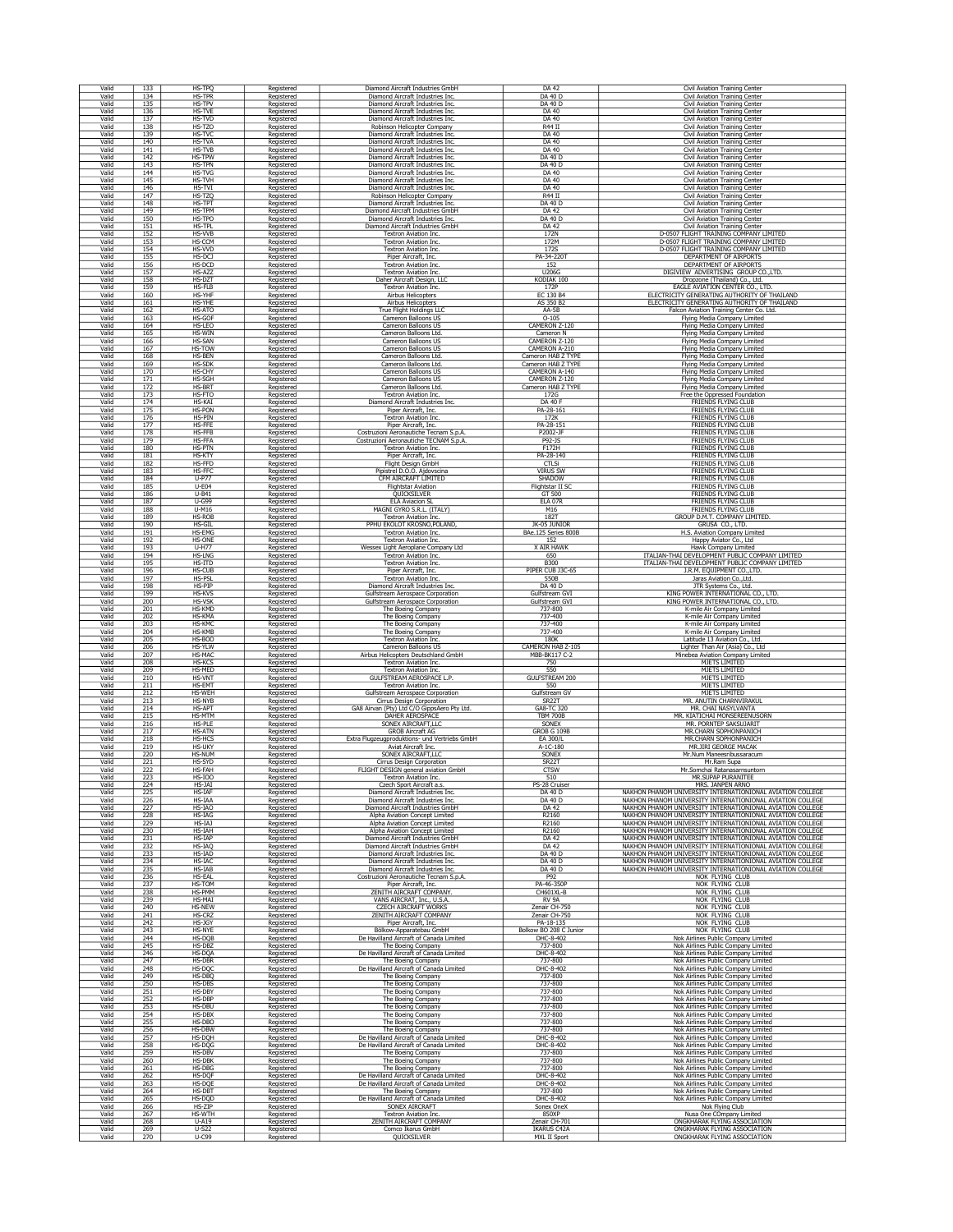| Valid          | 271                                              | U-A02                   | Registered                             | ZENITH AIRCRAFT COMPANY                                           | Zenair CH-701                                | ONGKHARAK FLYING ASSOCIATION                |
|----------------|--------------------------------------------------|-------------------------|----------------------------------------|-------------------------------------------------------------------|----------------------------------------------|---------------------------------------------|
| Valid          | 272                                              | $U-B04$                 | Registered                             | Taiwan U.L.A.E.V. Co., Ltd.                                       | HA-500                                       | ONGKHARAK FLYING ASSOCIATION                |
| Valid          | 273                                              | $U-C15$                 | Registered                             | QUICKSILVER                                                       | <b>MX II Sprint</b>                          | ONGKHARAK FLYING ASSOCIATION                |
| Valid          | 274                                              | $U-P61$                 | Registered                             | AIRBORNE WINDSPORTS Pty Ltd.,                                     | XT 912                                       | P.P. FLYING CO., LTD.                       |
| Valid          | 275                                              | HS-BFC                  | Registered                             | Textron Aviation Inc.                                             | 152                                          | Premium Airlines co, Itd.                   |
| Valic          | 276                                              | HS-AIT                  | Registered                             | <b>VULCANAIR S.p.A</b>                                            | P.680                                        | Premium Airlines co, ltd.                   |
| Valid          | $\overline{277}$                                 | HS-BF                   | Registered                             | <b>Textron Aviation Inc</b>                                       | 172P                                         | Premium Airlines co, Itd                    |
| Valid          | 278                                              | HS-BFK                  | Registered                             | <b>Textron Aviation Inc.</b>                                      | 172R                                         | Premium Airlines co, ltd.                   |
| Valid          | 279                                              | HS-BF                   | Registered                             | <b>Textron Aviation Inc</b>                                       | <b>150L</b>                                  | Premium Airlines co, Itd.                   |
| Valid          | 280                                              | HS-BFG                  | Registered                             | <b>Textron Aviation Inc.</b>                                      | 152                                          | Premium Airlines co, ltd.                   |
| Valid          | 281                                              | <b>HS-KKK</b>           | Registered                             | <b>Textron Aviation Inc.</b>                                      | 1827                                         | Premium Airlines co, Itd.                   |
| Valid          | 282                                              | HS-EQK                  | Registered                             | <b>Robin Aviation</b>                                             | <b>Robin HR 100-250TR</b>                    | PRESIDENT FLYING CO., LTD                   |
| Valid          | 283                                              | HS-BTM                  | Registered                             | Textron Aviation Inc.                                             | 182T                                         | Private Aircraft                            |
| Valid          | 284                                              | <b>HS-SEX</b>           | Registered                             | Textron Aviation Inc.                                             | 172P                                         | Private Aircraft                            |
| Valid          | 285                                              | HS-TBN                  | Registered                             | Honda Aircraft Company LLC                                        | HA-420                                       | Private Aircraft                            |
| Valid          | 286                                              | HS-MCX                  | Registered                             | Piper Aircraft, Inc.                                              | PA-28-161                                    | Private Aircraft                            |
| Valid          | 287                                              | <b>HS-KKU</b>           | Registered                             | Textron Aviation Inc                                              | 172R                                         | Private Aircraft                            |
| Valid          | 288                                              | <b>HS-MVK</b>           | Registered                             | Bell Textron Inc.                                                 | BELL 412EF                                   | Private Aircraft                            |
| Valid          | 289                                              | HS-CPV                  | Registered                             | Bell Textron Inc.                                                 | BELL 412EP                                   | Private Aircraft                            |
| Valid          | 290                                              | HS-JRT                  | Registered                             | MAULE AEROSPACE TECHNOLOGY, INC.                                  | MAULE MXT-7-180A                             | Private Aircraft                            |
| Valid          | 291                                              | <b>HS-AMF</b>           | Registered                             | <b>Textron Aviation Inc.</b>                                      | 182S                                         | <b>Private Aircraft</b>                     |
| Valid          | 292                                              | <b>HS-RCV</b>           | Registered                             | <b>DAHER AEROSPACE</b>                                            | <b>TBM 700</b>                               | Private Aircraft                            |
| Valid          | 293                                              | HS-GOD                  | Registered                             | <b>Textron Aviation Inc.</b>                                      | T240                                         | <b>Private Aircraft</b>                     |
| Valid          | 294                                              | HS-SST                  | Registered                             | <b>DAHER AEROSPACE</b>                                            | <b>TBM 700</b>                               | Private Aircraft                            |
| Valid          | $\frac{295}{296}$                                | <b>HS-AMM</b>           | Registered                             | FLIGHT DESIGN general aviation GmbH<br>VANS AIRCRAT, Inc., U.S.A. | <b>CTLS</b>                                  | Private Aircraft                            |
| Valid<br>Valid | 297                                              | HS-IJR<br>HS-VST        | Registered<br>Registered               | Cirrus Design Corporation                                         | RV <sub>6A</sub><br>SR22 <sup>-</sup>        | Private Aircraft<br>Private Aircraft        |
| Valid          | 298                                              | HS-JNJ                  | Registered                             | ZENITH AIRCRAFT COMPANY                                           | STOL CH-750                                  | Private Aircraft                            |
| Valid          | 299                                              | HS-SYS                  | Registered                             | <b>Textron Aviation Inc.</b>                                      | 182T                                         | Private Aircraft                            |
| Valid          | 300                                              | HS-UBC                  | Registered                             | JABIRU AIRCRAFT PTY LTD                                           | <b>J120</b>                                  | Private Aircraft                            |
| Valid          | 301                                              | HS-GLA                  | Registered                             | Pipistrel D.O.O. Ajdovscina                                       | <b>VIRUS SW</b>                              | Private Aircraft                            |
| Valid          | 302                                              | HS-JWW                  | Registered                             | <b>Aviation Artur Trendak</b>                                     | <b>Gyro TERCE</b>                            | <b>Private Aircraft</b>                     |
| Valid          | 303                                              | HS-CSR                  | Registered                             | Textron Aviation Inc.                                             | T182T                                        | Private Aircraft                            |
| Valid          | 304                                              | HS-COB                  | Registered                             | Textron Aviation Inc.                                             | R172K                                        | Private Aircraft                            |
| Valid          | 305                                              | HS-JAT                  | Registered                             | <b>JUST AIRCRAFT</b>                                              | Highlander                                   | Private Aircraft                            |
| Valid          | 306                                              | <b>HS-RAG</b>           | Registered                             | <b>REMOS Aircraft GmbH</b>                                        | <b>REMOS</b>                                 | <b>Private Aircraft</b>                     |
| Valid          | 307                                              | HS-AAD                  | Registered                             | JABIRU AIRCRAFT PTY LTD.                                          | <b>J170</b>                                  | Private Aircraft                            |
| Valid          | 308                                              | HS-TII                  | Registered                             | Pipistrel D.O.O. Ajdovscina                                       | VIRUS 912                                    | Private Aircraft                            |
| Valid          | 309                                              | <b>HS-VCF</b>           | Registered                             | <b>B &amp; F TECHNIK VERTRIEBS GMBH SPEYER</b>                    | FK 9 MARK IV                                 | Private Aircraft                            |
| Valid<br>Valid | 310                                              | <b>HS-AEY</b>           | Registered                             | Cameron Balloons Ltd.                                             | Cameron HAB Z TYPE<br>177RG                  | Private Aircraft                            |
| Valid          | 311<br>312                                       | <b>HS-ASP</b><br>HS-DEH | Registered<br>Registered               | Textron Aviation Inc.<br>CORVUS AIRCRAFT LTD.                     | CORVUS CA-21 PHANTOM                         | Private Aircraft<br>Private Aircraft        |
| Valid          | 313                                              | <b>HS-BAK</b>           | Registered                             | Textron Aviation Inc.                                             | 172P                                         | <b>Private Aircraft</b>                     |
| Valid          | 314                                              | HS-LOW                  | Registered                             | EADS-PZL "Warszawa-Okęcie" S.A.                                   | PZL-104 WILGA-35                             | <b>Private Aircraft</b>                     |
| Valid          | 315                                              | <b>HS-RAM</b>           | Registered                             | <b>REMOS AG</b>                                                   | <b>REMOS GX</b>                              | Private Aircraft                            |
| Valid          | 316                                              | HS-ARJ                  | Registered                             | Mooney International Corporation                                  | M20J                                         | Private Aircraft                            |
| Valid          | 317                                              | HS-DTM                  | Registered                             | Murphy Aircraft Manufacturing Limited                             | Murphy Rebel                                 | Private Aircraft                            |
| Valid          | 318                                              | <b>HS-PSW</b>           | Registered                             | Textron Aviation Inc.                                             | 210L                                         | <b>Private Aircraft</b>                     |
| Valid          | 319                                              | <b>HS-BNW</b>           | Registered                             | MAULE AEROSPACE TECHNOLOGY, INC.                                  | MAULE MXT-7-180A                             | Private Aircraft                            |
| Valid          | 320                                              | <b>HS-OWL</b>           | Registered                             | SEAGRAVE                                                          | STARDUSTER SA-300                            | Private Aircraft                            |
| Valid          | 321                                              | HS-OXY                  | Registered                             | ULTRAVIA AERO INTERNATIONAL INC., CANADA                          | PELICAN PL                                   | Private Aircraft                            |
| Valid          |                                                  | <b>HS-ANT</b>           | Registered                             | SONEX AIRCRAFT, LLC                                               | SONEX                                        | Private Aircraft                            |
| Valid<br>Valid | $\begin{array}{r} 322 \\ 323 \\ 324 \end{array}$ | $U-E24$<br>U-M10        | Registered                             | QUICKSILVER                                                       | <b>MX II Sprint</b>                          | Private Aircraft                            |
| Valid<br>Valic | 325                                              | $U-D19$                 | Registered<br>Registered               | AutoGyro GmbH<br>AutoGyro GmbH                                    | MTOsport 2010<br>Cavalon<br><b>ULTRA PUB</b> | <b>Private Aircraft</b><br>Private Aircraft |
| Valid          | 326<br>327                                       | $U-S27$<br><b>U-S69</b> | Registered<br>Registered               | <b>HISTORIC AVIATION</b><br>SEAMAX U.S.A.                         | M-22                                         | Private Aircraft<br>Private Aircraft        |
| Valid          | 328                                              | U-U99                   | Registered                             | Maqni Gyro S.r.l                                                  | M24                                          | Private Aircraft                            |
| Valid          | 329                                              | U-M99                   | Registered                             | PPHU EKOLOT Krosno, UL                                            | KR-030 TOPAZ                                 | Private Aircraft                            |
| Valid          | 330                                              | U-P99                   | Registered                             | ZENAIR AIRCRAFT COMPANY                                           | Zenair CH-701                                | Private Aircraft                            |
| Valid          | $\frac{331}{332}$                                | $U-B17$                 | Registered                             | QUICKSILVER                                                       | Sport 2S                                     | <b>Private Aircraft</b>                     |
| Valid          | 333                                              | $U-D25$                 | Registered                             | P & M AVIATION Ltd. UK                                            | Quik R                                       | Private Aircraft                            |
| Valid          |                                                  | $U-K38$                 | Registered                             | P & M AVIATION Ltd. UK                                            | Quik GTR                                     | Private Aircraft                            |
| Valid          | 334                                              | $U-K55$                 | Registered                             | P & M AVIATION Ltd. UK                                            | Ouik GTR                                     | Private Aircraft                            |
| Valid          | 335                                              | $U-010$                 | Registered                             | P & M AVIATION Ltd. UK                                            | Quik GT 450                                  | Private Aircraft                            |
| Valid          | 336                                              | $U-012$                 | Registered                             | P & M AVIATION Ltd. UK                                            | Quik GT 450                                  | Private Aircraft                            |
| Valid          | 337                                              | $U-O01$                 | Registered                             | ZENAIR AIRCRAFT COMPANY                                           | STOL CH-750                                  | Private Aircraft                            |
| Valid          | 338                                              | $U-T17$                 | Registered                             | AIR CREATION                                                      | TANARG 912 ES-HI                             | Private Aircraft                            |
| Valid          | 339                                              | $U$ -007                |                                        | ZENITH AIRCRAFT COMPANY                                           | Zenair CH-701                                | Private Aircraft                            |
| Valid<br>Valid | $\frac{340}{341}$                                | U-K03<br>$U-SS9$        | Registered<br>Registered               | ZENITH AIRCRAFT COMPANY                                           | Zenair CH-750                                | Private Aircraft<br>Private Aircraft        |
| Valid          | 342                                              | <b>U-N02</b>            | Registered<br>Registered               | QUICKSILVER<br><b>SKYFOX AVIATION</b>                             | Sport 2S<br>SKYFOX CA22N                     | Private Aircraft                            |
| Valid          | 343                                              | $U-C31$                 | Registered                             | P & M AVIATION Ltd. UK                                            | Quik GTR                                     | Private Aircraft                            |
| Valid          | 344                                              | $U-P29$                 | Registered                             | Airborne Windsports Pty Ltd.                                      | <b>Edge X Classic</b>                        | Private Aircraft                            |
| Valid          | 345                                              | U-P68                   | Registered                             | Pipistrel D.O.O. Ajdovscina                                       | <b>VIRUS SW</b>                              | <b>Private Aircraft</b>                     |
| Valid          | 346                                              | $U-B01$                 | Registered                             | CFM AIRCRAFT                                                      | SHADOW STAR                                  | Private Aircraft                            |
| Valid          | 347                                              | $U-C01$                 | Registered                             | JABIRU Aircraft Pty Ltd                                           | JABIRU LSA 55/3.                             | Private Aircraft                            |
| Valid          | 348                                              | $U-S77$                 | Registered                             | MAGNI GYRO S.P.L. (ITALY)                                         | M24C ORION                                   | Private Aircraft                            |
| Valid          | 349                                              | U-W67                   | Registered                             | ZENITH AIRCRAFT COMPANY                                           | Zenair CH-750                                | Private Aircraft                            |
| Valid          | 350                                              | $U-K28$                 | Registered                             | P & M AVIATION Ltd. UK                                            | Quik GTR                                     | <b>Private Aircraft</b>                     |
| Valid          | 351                                              | $U-PSO$                 | Registered                             | P & M AVIATION Ltd. UK                                            | Quik GT 450                                  | Private Aircraft                            |
| Valid          | 352                                              | <b>U-K29</b>            | Registered                             | ZENITH AIRCRAFT COMPANY                                           | Zenair CH-750                                | Private Aircraft                            |
| Valid          | 353                                              | $U-I11$                 | Registered                             | JABIRU AIRCRAFT PTY LTD.                                          | <b>J170</b>                                  | <b>Private Aircraft</b>                     |
| Valid          |                                                  | $U-R24$                 | Registered                             | Micro Aviation Bantam.                                            | B22-1                                        | Private Aircraft                            |
| Valid<br>Valid | $\frac{354}{355}$                                | $U-C05$<br>$II-P48$     | Registered                             | OUICKSILVER<br>QUICKSILVER                                        | MX II Sprint                                 | Private Aircraft<br>Private Aircraft        |
| Valid<br>Valid | $\frac{356}{357}$<br>358                         | $U-A50$<br>$U-PO6$      | Registered<br>Registered<br>Registered | JABIRU AIRCRAFT PTY LTD<br><b>SKYFOX AVIATION</b>                 | Sport 2S<br><b>J170</b><br>CA22N             | Private Aircraf<br>Private Aircraft         |
| Valid          | 359                                              | U-M79                   | Registered                             | Micro Aviation(NZ) limited                                        | <b>BANTAM B22S</b>                           | Private Aircraft                            |
| Valid          | 360                                              | U-S39                   | Registered                             | Quad City Aircraft Corp.                                          | CHALLENGER II SPECIAL                        | Private Aircraft                            |
| Valid          | 361                                              | $U-C19$                 | Registered                             | JABIRU AIRCRAFT PTY LTD                                           | <b>J120</b>                                  | Private Aircraf                             |
| Valid          | 362                                              | <b>HS-ADM</b>           | Registered                             | TL-ULTRALIGHT CZECH REPUBLIC                                      | TL-3000 Sirius                               | Private Aircraft                            |
| Valid          | 363                                              | <b>HS-NUT</b>           | Registered                             | Commander Aircraft Corporation                                    | 114B                                         | QPC SOUTHEAST ASIA COMPANY LIMITED          |
| Valid          | 364                                              | <b>HS-RSL</b>           | Registered                             | Piper Aircraft, Inc.                                              | PA-44-180                                    | Royal Skyways Co., Ltd.                     |
| Valid          | 365                                              | <b>HS-RSG</b>           | Registered                             | Textron Aviation Inc.                                             | 172N                                         | Royal Skyways Co., Ltd.                     |
| Valid          | 366                                              | HS-RSE                  | Registered                             | Textron Aviation Inc.                                             | 172N                                         | Royal Skyways Co., Ltd.                     |
| Valid          | 367                                              | <b>HS-RSD</b>           | Registered                             | Textron Aviation Inc.                                             | 172N                                         | Royal Skyways Co., Ltd.                     |
| Valid          | 368                                              | HS-TYW                  | Registered                             | <b>AIRBUS</b>                                                     | A320-214                                     | ROYAL THAI AIR FORCE                        |
| Valid          | 369                                              | HS-STW                  | Registered                             | Costruzioni Aeronautiche Tecnam S.p.A.                            | P92                                          | SANGTAWAN AIRCRAFT CO., LTD                 |
| Valid          | 370                                              | <b>HS-AAE</b>           | Registered                             | Costruzion Aeronautiche TECNAM S.p.A                              | P92 ECHO                                     | SANGTAWAN AIRCRAFT CO., LTD                 |
| Valid          | 371                                              | HS-SFO                  | Registered                             | Sikorsky Aircraft Corporation                                     | Sikorsky S-76C+                              | SFS AVIATION COMPANY LIMITED                |
| Valid          | 372                                              | HS-SFP                  | Registered                             | Leonardo S.p.A.                                                   | AW 139                                       | SFS AVIATION COMPANY LIMITED                |
| Valid          |                                                  | HS-SFO                  | Registered                             | Leonardo S.p.A.                                                   | AW 139                                       | SFS AVIATION COMPANY LIMITED                |
| Valid          | $\frac{373}{374}$                                | <b>HS-SFD</b>           | Registered                             | Sikorsky Aircraft Corporation                                     | Sikorsky S-76C+                              | SFS AVIATION COMPANY LIMITED                |
| Valid          | 375                                              | <b>HS-SFE</b>           | Registered                             | Sikorsky Aircraft Corporation                                     | Sikorsky S-76C+                              | SFS AVIATION COMPANY LIMITED                |
| Valid          | 376                                              | HS-SFJ                  | Registered                             | Leonardo S.p.A.                                                   | AW 139                                       | SFS AVIATION COMPANY LIMITED                |
| Valid          | 377                                              | <b>HS-NOK</b>           | Registered                             | Textron Aviation Inc.                                             | <b>FR182</b>                                 | Siam Aviation Association                   |
| Valid          | 378                                              | U-V99                   | Registered                             | ZENITH AIRCRAFT COMPANY                                           | STOL CH701                                   | Siam Aviation Association                   |
| Valid          | 379                                              | HS-SLO                  | Registered                             | Textron Aviation Inc.                                             | <b>B300</b>                                  | Siam Land Flying Company Limited            |
| Valid          | 380                                              | HS-CPH                  | Registered                             | Textron Aviation Inc.                                             | 800XP                                        | Siam Land Flying Company Limited            |
| Valid          | 381                                              | HS-CPP                  | Registered                             | Airbus Helicopters Deutschland GmbH                               | MBB-BK117 C-2                                | Siam Land Flying Company Limited            |
| Valid          | 382                                              | HS-CPA                  | Registered                             | Textron Aviation Inc.                                             | <b>B300</b>                                  | Siam Land Flying Company Limited            |
| Valid          | 383                                              | HS-CPG                  | Registered                             | Textron Aviation Inc.                                             | 850XP                                        | Siam Land Flying Company Limited            |
| Valid          | 384                                              | HS-SEA                  | Registered                             | Pacific Aerospace Limited                                         | 750XL                                        | SKYEXTREME CO., LTD                         |
| Valid          | 385                                              | HS-BST                  | Registered                             | Textron Aviation Inc.                                             | 172S                                         | SRIRACHA AVIATION COMPANY LIMITED           |
| Valid          | 386                                              | HS-BSH                  | Registered                             | Textron Aviation Inc.                                             | 172R                                         | SRIRACHA AVIATION COMPANY LIMITED           |
| Valid          | 387                                              | HS-BSV                  | Registered                             | <b>Textron Aviation Inc.</b>                                      | 172S                                         | SRIRACHA AVIATION COMPANY LIMITED           |
| Valid          | 388                                              | HS-BSL                  | Registered                             | Textron Aviation Inc.                                             | 172S                                         | SRIRACHA AVIATION COMPANY LIMITED           |
| Valid          | 389                                              | HS-BSR                  | Registered                             | Textron Aviation Inc.                                             | 172S                                         | SRIRACHA AVIATION COMPANY LIMITED           |
| Valid          |                                                  | HS-BSO                  | Registered                             | Diamond Aircraft Industries GmbH                                  | DA 42                                        | SRIRACHA AVIATION COMPANY LIMITED           |
| Valid          | $\frac{390}{391}$                                | HS-BSC                  | Registered                             | Textron Aviation Inc.                                             | <b>T206H</b>                                 | SRIRACHA AVIATION COMPANY LIMITED           |
| Valid          | 392                                              | <b>HS-RST</b>           |                                        | Textron Aviation Inc.                                             | 172R                                         | SRIRACHA AVIATION COMPANY LIMITED           |
| Valid          | 393                                              | HS-BSK                  | Registered<br>Registered               | Textron Aviation Inc.                                             | 172R                                         | SRIRACHA AVIATION COMPANY LIMITED           |
| Valid          | 394                                              | HS-BSP                  | Registered                             | Diamond Aircraft Industries GmbH                                  | DA 42 NG                                     | SRIRACHA AVIATION COMPANY LIMITED           |
| Valid          | 395                                              | HS-BSE                  | Registered                             | Textron Aviation Inc.                                             | 152                                          | SRIRACHA AVIATION COMPANY LIMITED           |
| Valid          | 396                                              | HS-BSG                  | Registered                             | Textron Aviation Inc.                                             | 152                                          | SRIRACHA AVIATION COMPANY LIMITED           |
| Valid          | 397                                              | HS-BSB                  | Registered                             | Textron Aviation Inc.                                             | 152                                          | SRIRACHA AVIATION COMPANY LIMITED           |
| Valid          | 398                                              | HS-BSX                  | Registered                             | <b>Textron Aviation Inc.</b>                                      | 152                                          | SRIRACHA AVIATION COMPANY LIMITED           |
| Valid          | 399                                              | HS-BSY                  | Registered                             | Textron Aviation Inc.                                             | 152                                          | SRIRACHA AVIATION COMPANY LIMITED           |
| Valid          | 400                                              | <b>HS-NAS</b>           | Registered                             | Diamond Aircraft Industries GmbH                                  | DA 42                                        | SRIRACHA AVIATION COMPANY LIMITED           |
| Valid          | 401                                              | HS-BSA                  | Registered                             | Textron Aviation Inc.                                             | 152                                          | SRIRACHA AVIATION COMPANY LIMITED           |
| Valid          | 402                                              | <b>HS-KPD</b>           | Registered                             | Textron Aviation Inc.                                             | 172S                                         | Thai Aeronautical Center Co., Ltd.          |
| Valid          | 403                                              | <b>HS-ABF</b>           | Registered                             | AIRBUS                                                            | A320-216                                     | Thai Airasia Company Limited                |
| Valid          | 404                                              | <b>HS-ABE</b>           | Registered                             | <b>AIRBUS</b>                                                     | A320-216                                     | Thai Airasia Company Limited                |
| Valid          | 405                                              | <b>HS-ABU</b>           | Registered                             | AIRBUS                                                            | A320-216                                     | Thai Airasia Company Limited                |
| Valid          | 406                                              | HS-CBH                  | Registered                             | AIRBUS                                                            | A320-251N                                    | Thai Airasia Company Limited                |
| Valid          | 407                                              | <b>HS-ABX</b>           |                                        | AIRBUS                                                            | A320-214                                     | Thai Airasia Company Limited                |
| Valid          | 408                                              | <b>HS-ABW</b>           | Registered<br>Registered               | <b>AIRBUS</b>                                                     | A320-216                                     | Thai Airasia Company Limited                |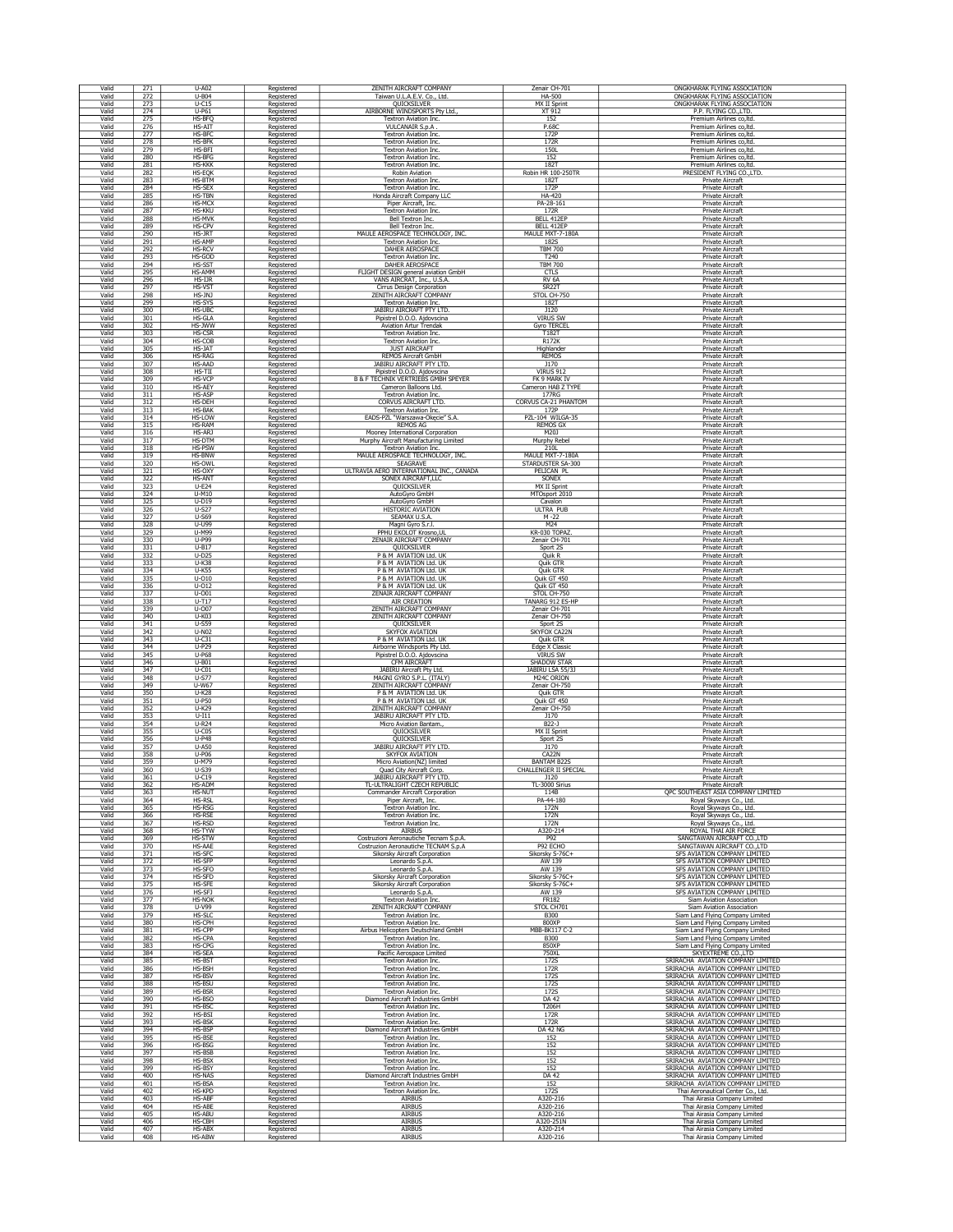| Valid          | 409               | HS-BBP                  | Registered               | <b>AIRBUS</b>                            | A320-216              | Thai Airasia Company Limited                                                                           |
|----------------|-------------------|-------------------------|--------------------------|------------------------------------------|-----------------------|--------------------------------------------------------------------------------------------------------|
| Valid          | 410               | <b>HS-CBF</b>           | Registered               | AIRBUS                                   | A320-251N             | Thai Airasia Company Limited                                                                           |
| Valid          | 411               | HS-CBE                  | Registered               | AIRBUS                                   | A320-251N             | Thai Airasia Company Limited                                                                           |
| Valid          | 412               | HS-ABV                  | Registered               | AIRBUS                                   | A320-216              | Thai Airasia Company Limited                                                                           |
| Valid          | 413               | HS-ABO                  | Registered               | AIRBUS                                   | A320-216              | Thai Airasia Company Limited                                                                           |
| Valid          | 414               | HS-CBC                  | Registered               | AIRBUS                                   | A320-251N             | Thai Airasia Company Limited                                                                           |
| Valid          | 415               | HS-BBM                  | Registered               | AIRBUS                                   | A320-216              | Thai Airasia Company Limited                                                                           |
| Valid          | 416               | HS-CBD                  | Registered               | AIRBUS                                   | A320-216              | Thai Airasia Company Limited                                                                           |
| Valid          | 417               | HS-ABA                  | Registered               | AIRBUS                                   | A320-216              | Thai Airasia Company Limited                                                                           |
| Valid          | 418               | HS-CBB                  | Registered               | AIRBUS                                   | A320-251N             | Thai Airasia Company Limited                                                                           |
| Valid          | 419               | HS-CBA                  | Registered               | <b>AIRBUS</b>                            | A320-216              | Thai Airasia Company Limited                                                                           |
| Valid          | 420               | HS-BBL                  | Registered               | <b>AIRBUS</b>                            | A320-216              | Thai Airasia Company Limited                                                                           |
| Valid          | 421               | HS-BBZ                  | Registered               | AIRBUS                                   | A320-251N             | Thai Airasia Company Limited                                                                           |
| Valid          | 422               | <b>HS-ABT</b>           | Registered               | AIRBUS                                   | A320-216              | Thai Airasia Company Limited                                                                           |
| Valid          | 423               | HS-EAA                  | Registered               | AIRBUS                                   | A321-251NX            | Thai Airasia Company Limited                                                                           |
| Valid          | 424               | HS-EAB                  | Registered               | AIRBUS                                   | A321-251NX            | Thai Airasia Company Limited                                                                           |
| Valid          | 425               | HS-BBY                  | Registered               | AIRBUS                                   | A320-251N             | Thai Airasia Company Limited                                                                           |
| Valid          | 426               | HS-BBJ                  | Registered               | AIRBUS                                   | A320-216              | Thai Airasia Company Limited                                                                           |
| Valid          | 427               | HS-BBI                  | Registered               | <b>AIRBUS</b>                            | A320-216              | Thai Airasia Company Limited                                                                           |
| Valid          | 428               | HS-BBH                  | Registered               | AIRBUS                                   | A320-216              | Thai Airasia Company Limited                                                                           |
| Valid          | 429               | HS-BBX                  | Registered               | AIRBUS                                   | A320-251N             | Thai Airasia Company Limited                                                                           |
| Valid          | 430               | HS-BBG                  | Registered               | AIRBUS                                   | A320-216              | Thai Airasia Company Limited                                                                           |
| Valid          | 431               | <b>HS-ABS</b>           | Registered               | AIRBUS                                   | A320-216              | Thai Airasia Company Limited                                                                           |
| Valid          | 432               | HS-BBF                  | Registered               | AIRBUS                                   | A320-216              | Thai Airasia Company Limited                                                                           |
| Valid          | 433               | HS-ABR                  | Registered               | <b>AIRBUS</b>                            | A320-216              | Thai Airasia Company Limited                                                                           |
| Valid          | 434               | <b>HS-ABO</b>           | Registered               | AIRBUS                                   | A320-216              | Thai Airasia Company Limited                                                                           |
| Valid          | 435               | HS-BBE                  |                          | AIRBUS                                   | A320-216              | Thai Airasia Company Limited                                                                           |
| Valid          | 436               | <b>HS-ABP</b>           | Registered<br>Registered | AIRBUS                                   | A320-216              | Thai Airasia Company Limited                                                                           |
| Valid          | 437               | HS-ABO                  | Registered               | AIRBUS                                   | A320-216              | Thai Airasia Company Limited                                                                           |
| Valid          | 438               | HS-BBW                  | Registered               | AIRBUS                                   | A320-216              | Thai Airasia Company Limited                                                                           |
| Valid          | 439               | <b>HS-ABN</b>           | Registered               | AIRBUS                                   | A320-216              | Thai Airasia Company Limited                                                                           |
| Valid          | 440               | <b>HS-ABM</b>           | Registered               | AIRBUS                                   | A320-216              | Thai Airasia Company Limited                                                                           |
| Valid          | 441               | HS-BBD                  | Registered               | AIRBUS                                   | A320-216              | Thai Airasia Company Limited                                                                           |
| Valid          | 442               | HS-BBV                  | Registered               | AIRBUS                                   | A320-216              | Thai Airasia Company Limited                                                                           |
| Valid          | 443               | HS-BBU                  | Registered               | AIRBUS                                   | A320-216              | Thai Airasia Company Limited                                                                           |
| Valid          | 444               | HS-BBC                  | Registered               | <b>AIRBUS</b>                            | A320-216              | Thai Airasia Company Limited                                                                           |
| Valid          | 445               | HS-BBT                  | Registered               | AIRBUS                                   | A320-216              | Thai Airasia Company Limited                                                                           |
| Valid          | 446               | <b>HS-ABL</b>           | Registered               | AIRBUS                                   | A320-216              | Thai Airasia Company Limited                                                                           |
| Valid          | 447<br>448        | <b>HS-CBK</b><br>HS-BBB | Registered               | AIRBUS<br>AIRBUS                         | A320-251N<br>A320-216 | Thai Airasia Company Limited                                                                           |
| Valid<br>Valid | 449               | <b>HS-ABK</b>           | Registered<br>Registered | AIRBUS                                   | A320-216              | Thai Airasia Company Limited<br>Thai Airasia Company Limited                                           |
| Valid          | 450               | HS-BBA                  | Registered               | AIRBUS                                   | A320-214              | Thai Airasia Company Limited                                                                           |
| Valid          | 451               | HS-BBS                  | Registered               | AIRBUS                                   | A320-216              | Thai Airasia Company Limited                                                                           |
| Valid          | 452               | HS-CBJ                  | Registered               | <b>AIRBUS</b>                            | A320-251N             | Thai Airasia Company Limited                                                                           |
| Valid          | 453               | HS-ABZ                  | Registered               | AIRBUS                                   | A320-216              | Thai Airasia Company Limited                                                                           |
| Valid          | 454               | HS-ABJ                  | Registered               | AIRBUS                                   | A320-216              | Thai Airasia Company Limited                                                                           |
| Valid          | 455               | HS-CBI                  | Registered               | AIRBUS                                   | A320-216              | Thai Airasia Company Limited                                                                           |
| Valid          | 456               | HS-BBR                  | Registered               | <b>AIRBUS</b>                            | A320-216              | Thai Airasia Company Limited                                                                           |
| Valid          | 457               | <b>HS-ABY</b>           | Registered               | AIRBUS                                   | A320-214              | Thai Airasia Company Limited                                                                           |
| Valid          | 458               | HS-ABD                  | Registered               | <b>AIRBUS</b>                            | A320-216              | Thai Airasia Company Limited                                                                           |
| Valid          | 459               | HS-CBG                  | Registered               | AIRBUS                                   | A320-251N             | Thai Airasia Company Limited                                                                           |
| Valid          | 460               | HS-BBQ                  | Registered               | AIRBUS                                   | A320-216              | Thai Airasia Company Limited                                                                           |
| Valid          | 461               | HS-ABI                  | Registered               | AIRBUS                                   | A320-216              | Thai Airasia Company Limited                                                                           |
| Valid          | 462               | HS-XTG                  | Registered               | AIRBUS                                   | A330-343              | Thai Airasia X Company Limited                                                                         |
| Valid          | 463               | <b>HS-XTC</b>           | Registered               | AIRBUS                                   | A330-343              | Thai Airasia X Company Limited                                                                         |
| Valid          | 464               | HS-XTL                  | Registered               | AIRBUS                                   | A330-343              | Thai Airasia X Company Limited                                                                         |
| Valid<br>Valid | 465               | <b>HS-XTA</b>           | Registered               | AIRBUS<br>AIRBUS                         | A330-343              | Thai Airasia X Company Limited                                                                         |
| Valid          | 466<br>467        | HS-XTK<br>HS-XJA        | Registered<br>Registered | AIRBUS                                   | A330-343<br>A330-941  | Thai Airasia X Company Limited<br>Thai Airasia X Company Limited                                       |
| Valid          | 468               | HS-XJB                  | Registered               | AIRBUS                                   | A330-941              | Thai Airasia X Company Limited                                                                         |
| Valid          | 469               | HS-XTF                  | Registered               | AIRBUS                                   | A330-343              | Thai Airasia X Company Limited                                                                         |
| Valid          | 470               | HS-XTJ                  | Registered               | AIRBUS                                   | A330-343              | Thai Airasia X Company Limited                                                                         |
| Valid          | 471               | HS-XTH                  | Registered               | AIRBUS                                   | A330-343              | Thai Airasia X Company Limited                                                                         |
| Valid          | 472               | HS-XTE                  | Registered               | AIRBUS                                   | A330-343              | Thai Airasia X Company Limited                                                                         |
| Valid          | 473               | HS-XTI                  | Registered               | <b>AIRBUS</b>                            | A330-343              | Thai Airasia X Company Limited                                                                         |
| Valid          | 474               | HS-XTD                  | Registered               | AIRBUS                                   | A330-343              | Thai Airasia X Company Limited                                                                         |
| Valid          | 475               | HS-TQC                  | Registered               | The Boeing Company                       | 787-8                 | Thai Airways International Public Company Limited                                                      |
| Valid          | 476               | HS-TKW                  | Registered               | The Boeing Company                       | 777-300EF             | Thai Airways International Public Company Limited                                                      |
| Valid          | 477               | HS-TKX                  | Registered               | The Boeing Company                       | 777-300ER             | Thai Airways International Public Company Limited                                                      |
| Valid          | 478               | HS-THG                  | Registered               | AIRBUS                                   | A350-941              | Thai Airways International Public Company Limited                                                      |
| Valid          | 479               | <b>HS-THH</b>           | Registered               | AIRBUS                                   | A350-941              | Thai Airways International Public Company Limited                                                      |
| Valid          | 480               | HS-TJW                  | Registered               | The Boeing Company                       | 777-2D7               | Thai Airways International Public Company Limited                                                      |
| Valid          | 481               | <b>HS-THF</b>           | Registered               | AIRBUS                                   | A350-941              | Thai Airways International Public Company Limited                                                      |
| Valid          | 482               | HS-THJ                  | Registered               | AIRBUS                                   | A350-941              | Thai Airways International Public Company Limited                                                      |
| Valid<br>Valid | 483<br>484        | HS-THK<br>HS-TJT        | Registered               | AIRBUS                                   | A350-941<br>777-2D7ER | Thai Airways International Public Company Limited                                                      |
| Valid          | 485               | HS-TBA                  | Registered<br>Registered | The Boeing Company<br>AIRBUS             | A330-343              | Thai Airways International Public Company Limited<br>Thai Airways International Public Company Limited |
| Valid          | 486               | HS-TJS                  | Registered               | The Boeing Company                       | 777-2D7ER             | Thai Airways International Public Company Limited                                                      |
| Valid          | 487               | HS-TBB                  | Registered               | <b>AIRBUS</b>                            | A330-343              | Thai Airways International Public Company Limited                                                      |
| Valid          | 488               | HS-TYV                  | Registered               | AIRBUS                                   | A340-541              | Thai Airways International Public Company Limited                                                      |
| Valid          | 489               | HS-THD                  | Registered               | AIRBUS                                   | A350-941              | Thai Airways International Public Company Limited                                                      |
| Valid          | 490               | HS-THE                  | Registered               | AIRBUS                                   | A350-941              | Thai Airways International Public Company Limited                                                      |
| Valid          | 491               | HS-TET                  | Registered               | AIRBUS                                   | A330-343              | Thai Airways International Public Company Limited                                                      |
| Valid          | 492               | <b>HS-TKU</b>           | Registered               | The Boeing Company                       | 777-300ER             | Thai Airways International Public Company Limited                                                      |
| Valid          | 493               | <b>HS-TUF</b>           | Registered               | AIRBUS                                   | A380-841              | Thai Airways International Public Company Limited                                                      |
| Valid          | 494               | <b>HS-TUE</b>           | Registered               | <b>AIRBUS</b>                            | A380-841              | Thai Airways International Public Company Limited                                                      |
| Valid          | 495               | <b>HS-TKR</b>           | Registered               | The Boeing Company                       | 777-300ER             | Thai Airways International Public Company Limited                                                      |
| Valid          | 496               | <b>HS-THC</b>           | Registered               | AIRBUS                                   | A350-941              | Thai Airways International Public Company Limited                                                      |
| Valid          | 497               | <b>HS-THB</b>           | Registered               | AIRBUS                                   | A350-941              | Thai Airways International Public Company Limited                                                      |
| Valid          | 498               | HS-TKQ                  | Registered               | The Boeing Company                       | 777-300ER             | Thai Airways International Public Company Limited                                                      |
| Valid          | 499               | HS-TEQ                  | Registered               | AIRBUS                                   | A330-343              | Thai Airways International Public Company Limited                                                      |
| Valid          | 500               | HS-TER                  | Registered               | AIRBUS                                   | A330-343              | Thai Airways International Public Company Limited                                                      |
| Valid<br>Valid | 501               | HS-TES<br>HS-TKP        | Registered               | AIRBUS<br>The Boeing Company             | A330-343<br>777-300ER | Thai Airways International Public Company Limited                                                      |
| Valid          | 502<br>503        | HS-TKO                  | Registered<br>Registered | The Boeing Company                       | 777-300ER             | Thai Airways International Public Company Limited<br>Thai Airways International Public Company Limited |
| Valid          | 504               | <b>HS-TBG</b>           | Registered               | AIRBUS                                   | A330-343              | Thai Airways International Public Company Limited                                                      |
| Valid          | 505               | <b>HS-TKN</b>           | Registered               | The Boeing Company                       | 777-300ER             | Thai Airways International Public Company Limited                                                      |
| Valid          | 506               | HS-TUD                  | Registered               | AIRBUS                                   | A380-841              | Thai Airways International Public Company Limited                                                      |
| Valid          | 507               | HS-TKM                  | Registered               | The Boeing Company                       | 777-300ER             | Thai Airways International Public Company Limited                                                      |
| Valid          | 508               | HS-TBF                  | Registered               | AIRBUS                                   | A330-343              | Thai Airways International Public Company Limited                                                      |
| Valid          | 509               | HS-TUC                  | Registered               | AIRBUS                                   | A380-841              | Thai Airways International Public Company Limited                                                      |
| Valid          | 510               | HS-TUB                  | Registered               | AIRBUS                                   | A380-841              | Thai Airways International Public Company Limited                                                      |
| Valid          | 511               | <b>HS-TKL</b>           | Registered               | The Boeing Company                       | 777-300ER             | Thai Airways International Public Company Limited                                                      |
| Valid          | 512               | HS-TBE                  | Registered               | AIRBUS                                   | A330-343              | Thai Airways International Public Company Limited                                                      |
| Valid          | 513               | HS-TKZ                  | Registered               | The Boeing Company                       | 777-300ER             | Thai Airways International Public Company Limited                                                      |
| Valid          | 514               | <b>HS-TUA</b>           | Registered               | AIRBUS                                   | A380-841              | Thai Airways International Public Company Limited                                                      |
| Valid          | 515               | HS-TJV                  | Registered               | The Boeing Company                       | 777-2D7ER             | Thai Airways International Public Company Limited                                                      |
| Valid          | 516               | HS-TBD                  | Registered               | <b>AIRBUS</b>                            | A330-343              | Thai Airways International Public Company Limited                                                      |
| Valid          | 517               | HS-HMK                  | Registered               | The Boeing Company                       | 737-800               | Thai Airways International Public Company Limited                                                      |
| Valid          | 518               | <b>HS-HRH</b>           | Registered               | The Boeing Company                       | 737-448               | Thai Airways International Public Company Limited                                                      |
| Valid          | 519               | HS-MVS                  | Registered               | The Boeing Company                       | 737-800               | Thai Airways International Public Company Limited                                                      |
| Valid          | 520               | HS-CMV                  | Registered               | The Boeing Company                       | 737-400               | Thai Airways International Public Company Limited                                                      |
| Valid          | 521               | HS-TQF                  | Registered               | The Boeing Company<br>The Boeing Company | 787-8                 | Thai Airways International Public Company Limited<br>Thai Airways International Public Company Limited |
| Valid<br>Valid | 522<br>523        | <b>HS-TKK</b><br>HS-TEP | Registered<br>Registered | AIRBUS                                   | 777-300ER<br>A330-343 | Thai Airways International Public Company Limited                                                      |
| Valid          | 524               | HS-TYR                  | Registered               | AIRBUS                                   | A319-115CJ            | Thai Airways International Public Company Limited                                                      |
| Valid          | 525               | HS-TGB                  | Registered               | The Boeing Company                       | 747-400               | Thai Airways International Public Company Limited                                                      |
| Valid          | 526               | HS-TKY                  | Registered               | The Boeing Company                       | 777-300ER             | Thai Airways International Public Company Limited                                                      |
| Valid          | $\frac{527}{528}$ | HS-TJB                  | Registered               | The Boeing Company                       | 777-200               | Thai Airways International Public Company Limited                                                      |
| Valid          |                   | HS-TYT                  | Registered               | AIRBUS                                   | A320-214              | Thai Airways International Public Company Limited                                                      |
| Valid          | 529               | <b>HS-TDG</b>           | Registered               | The Boeing Company                       | 737-400               | Thai Airways International Public Company Limited                                                      |
| Valid          | 530               | HS-TGA                  | Registered               | The Boeing Company                       | 747-400               | Thai Airways International Public Company Limited                                                      |
| Valid          | 531               | HS-TGZ                  | Registered               | The Boeing Company                       | 747-400               | Thai Airways International Public Company Limited                                                      |
| Valid          | 532               | HS-TEO                  | Registered               | AIRBUS                                   | A330-343              | Thai Airways International Public Company Limited                                                      |
| Valid          |                   | HS-THN                  | Registered               | <b>AIRBUS</b>                            | A350-941              | Thai Airways International Public Company Limited                                                      |
| Valid          | $\frac{533}{534}$ | <b>HS-TGW</b>           | Registered               | The Boeing Company                       | 747-400               | Thai Airways International Public Company Limited                                                      |
| Valid          | 535               | HS-TQE                  | Registered               | The Boeing Company                       | 787-8                 | Thai Airways International Public Company Limited                                                      |
| Valid          | 536               | HS-TEN                  | Registered               | AIRBUS                                   | A330-343              | Thai Airways International Public Company Limited                                                      |
| Valid          | 537               | HS-TJA                  | Registered               | The Boeing Company                       | 777-200               | Thai Airways International Public Company Limited                                                      |
| Valid          | 538               | HS-THM                  | Registered               | AIRBUS                                   | A350-941              | Thai Airways International Public Company Limited                                                      |
| Valid          | 539               | HS-TBC                  | Registered               | AIRBUS                                   | A330-343              | Thai Airways International Public Company Limited                                                      |
| Valid          | 540               | HS-THL                  | Registered               | <b>AIRBUS</b>                            | A350-941              | Thai Airways International Public Company Limited                                                      |
| Valid          |                   | HS-TOB                  | Registered               | The Boeing Company                       | 787-8                 | Thai Airways International Public Company Limited                                                      |
| Valid          | $\frac{541}{542}$ | <b>HS-TWA</b>           | Registered               | The Boeing Company                       | 787-9                 | Thai Airways International Public Company Limited                                                      |
| Valid          | 543               | HS-TJH                  | Registered               | The Boeing Company                       | 777-200               | Thai Airways International Public Company Limited                                                      |
| Valid          | 544               | HS-TKB                  | Registered               | The Boeing Company                       | 777-300               | Thai Airways International Public Company Limited                                                      |
| Valid          | 545               | HS-TKA                  | Registered               | The Boeing Company                       | 777-300               | Thai Airways International Public Company Limited                                                      |
| Valid          | 546               | HS-TGY                  | Registered               | The Boeing Company                       | 747-400               | Thai Airways International Public Company Limited                                                      |